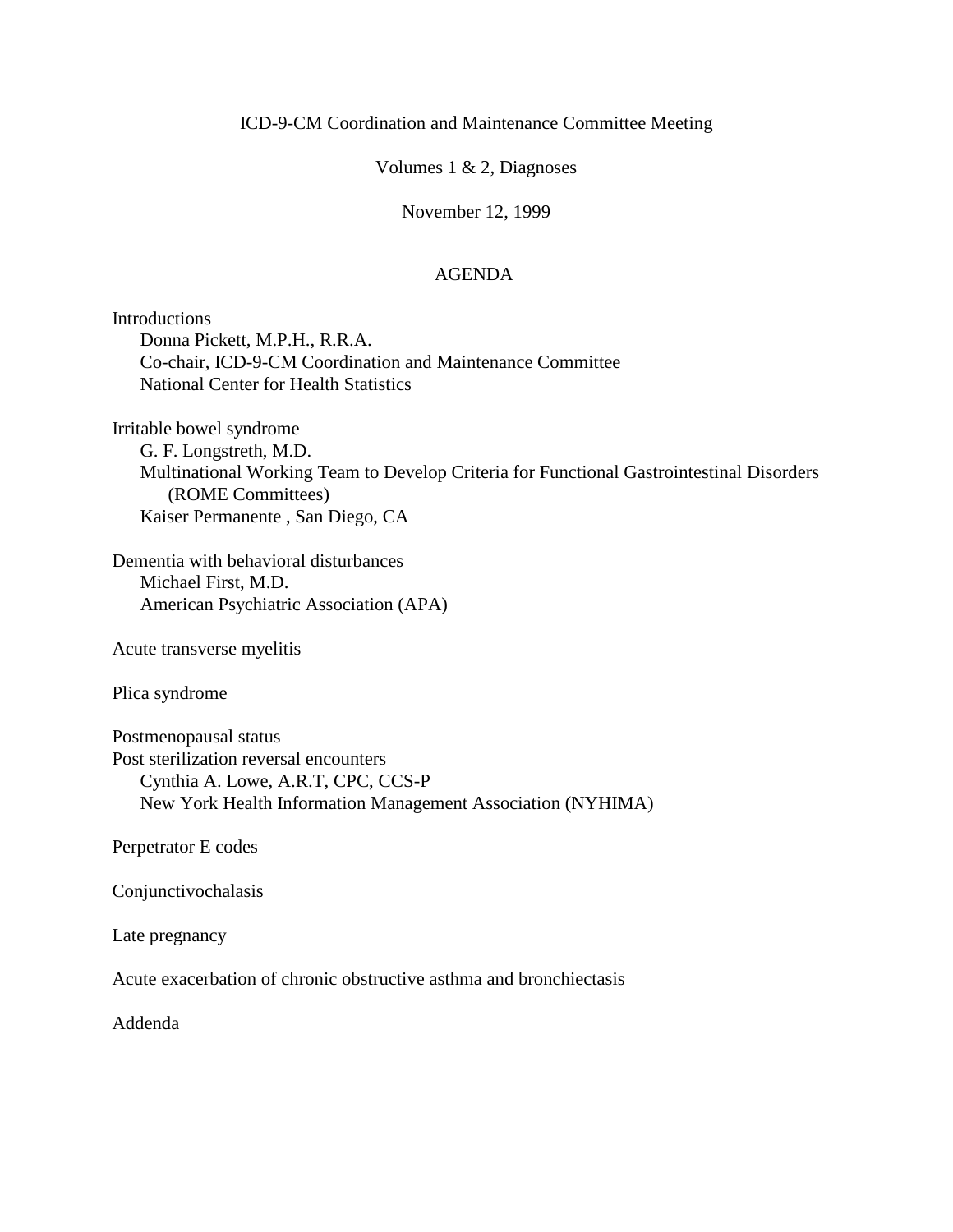## Volumes 1 & 2, Diagnoses

## November 12, 1999

Topic: Irritable bowel syndrome

Irritable bowel syndrome (IBS) is a functional bowel disorder that affects as many as 20% of the adults in the United States. The Multinational Working Teams to Develop Diagnostic Criteria for Functional Gastrointestinal Disorders (ROME Committees) have requested that the existing ICD-9-CM code 564.1, Irritable colon, be retitled and the inclusion terms modified to more accurately classify this condition based on current knowlege. Conditions currently indexed and included under 564.1 that are no longer considered synonymous with IBS would be reindexed to other codes within category 564.

| Revise | 564.1 Irritable bowel syndrome colon |
|--------|--------------------------------------|
| Delete | Colitis:                             |
|        | adaptive                             |
|        | <del>membranous</del>                |
|        | mucous                               |
|        | Enterospasm                          |
|        | Irritable bowel syndrome             |
| Add    | Irritable colon                      |
| hhA    | Spastic colon                        |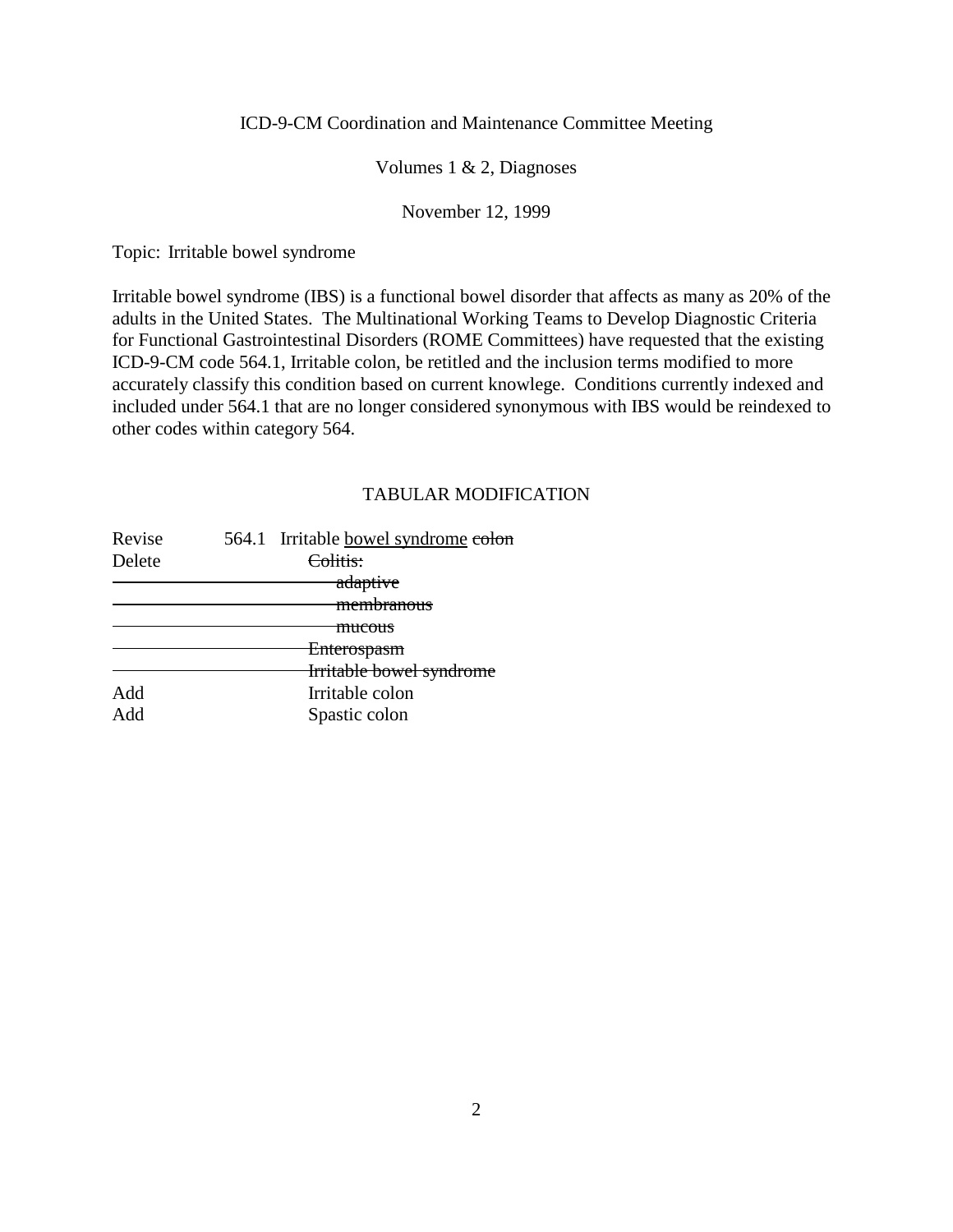### Volumes 1 & 2, Diagnoses

#### November 12, 1999

Topic: Dementia with behavioral disturbances

The treatment and long-term care of patients with dementia is affected by the behavioral aspect of the dementia. Those patients who are aggressive, combative, or wander off, pose a greater treatment dilemma. Several years ago the American Psychiatric Association (APA) requested an expansion at code 294.1, Dementia in conditions classified elsewhere, to distinguish with and without behavioral disturbance. At the time the proposal was not approved due to the impending implementation of the ICD-10-CM. Now that the implementation date of the ICD-10-CM is uncertain, the APA has requested that this proposal be reconsidered. This concept has been incorporated into parallel codes in the ICD-10-CM.

|          | 294 | Other organic psychotic conditions (chronic)                                                                                                                                               |
|----------|-----|--------------------------------------------------------------------------------------------------------------------------------------------------------------------------------------------|
|          |     | 294.1 Dementia in conditions classified elsewhere                                                                                                                                          |
| New code |     | 294.10 Dementia in conditions classified elsewhere without<br>behavioral disturbance<br>Dementia in conditions classified elsewhere NOS                                                    |
| New code |     | 294.11 Dementia in conditions classified elsewhere with<br>behavioral disturbance<br>Aggressive behavior<br>Combative behavior<br>Violent behavior<br>Wandering off<br>Excludes: dementia: |
| Add      |     | with                                                                                                                                                                                       |
| Add      |     | delusions $(293.81)$                                                                                                                                                                       |
| Add      |     | hallucinations (293.82)                                                                                                                                                                    |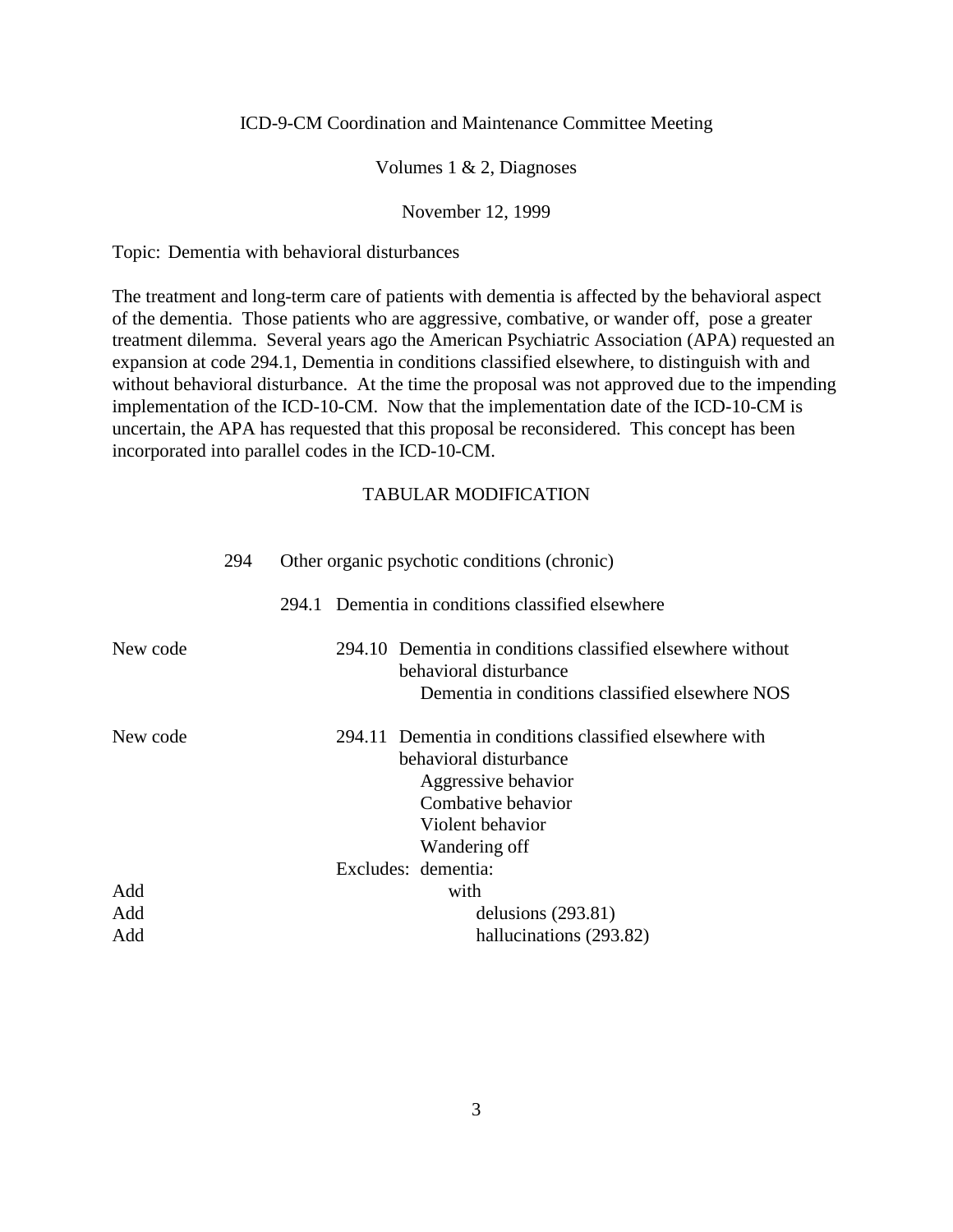### Volumes 1 & 2, Diagnoses

#### November 12, 1999

Topic: Acute transverse myelitis

Transverse myelitis is a demyelinating (loss of the fatty tissue around the nerves) disorder of the spinal cord. It may occur alone or in combination with demyelination in other parts of the nervous system. Onset of the disorder is sudden. Symptoms may include low back pain, spinal cord dysfunction, muscle spasm, a general feeling of discomfort, headache, loss of appetite, and numbness and tingling in the legs. Transverse myelitis may be caused by viral infections, spinal cord injury, immune reactions, or insufficient blood flow through the blood vessels in the spinal cord. It may also occur as a complication of such disorders as optic neuromyelitis, multiple sclerosis, and measles, or as a complication of chickenpox vaccination.

There is no specific treatment for transverse myelitis. Treatment is symptomatic. Generally, prognosis for complete recovery is not good. Recovery usually begins between 2 and 12 weeks after onset and may continue for up to two years. Some indivduals are left with only minor or no deficits, while others may have significant motor, sensory, and sphincter (bowel) deficits. Some individuals show no recovery at all.

Transverse myelitis is now an inclusion term under category 323, Encephalitis, myelitis, and encephalomyelitis in ICD-9-CM. In the ICD-10 it has a unique code in a category that equates to category 341, Other demyelinating diseases of the central nervous system, in ICD-9-CM. Due to the severity of the condition and in keeping with its classification in ICD-10 it is being proposed that a new code within category 341 be created for transverse myelitis.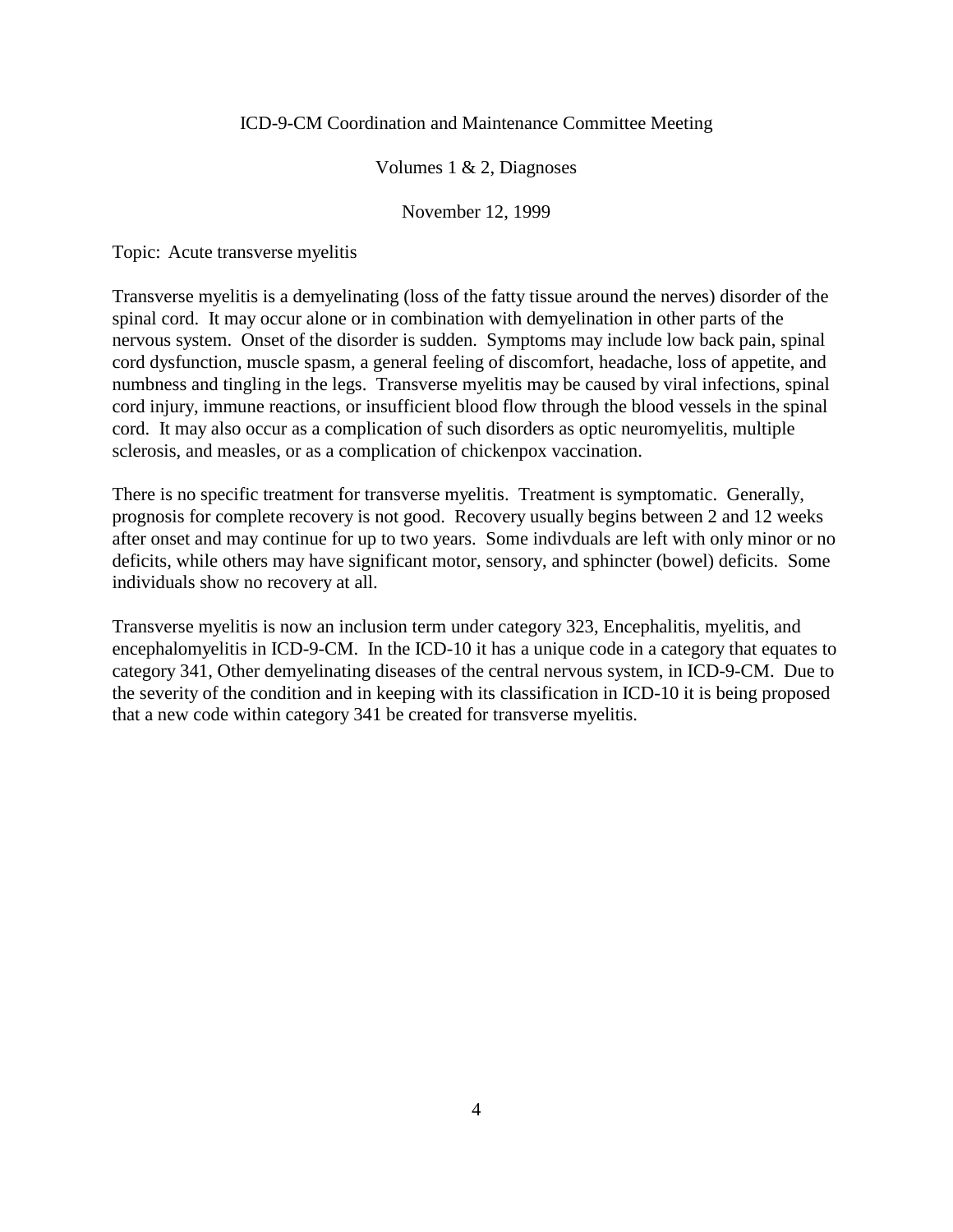Volumes 1 & 2, Diagnoses

November 12, 1999

|          | Encephalitis, myelitis, and encephalomyelitis<br>323                                                                   |
|----------|------------------------------------------------------------------------------------------------------------------------|
| Delete   | Includes: myelitis (acute):<br>transverse                                                                              |
| Add      | Excludes: transverse myelitis (acute) (341.2)                                                                          |
|          | Other demyelinating diseases of central nervous system<br>341                                                          |
| New code | 341.2 Acute transverse myelitis in demyelinating disease of central<br>nervous system<br>Acute transverse myelitis NOS |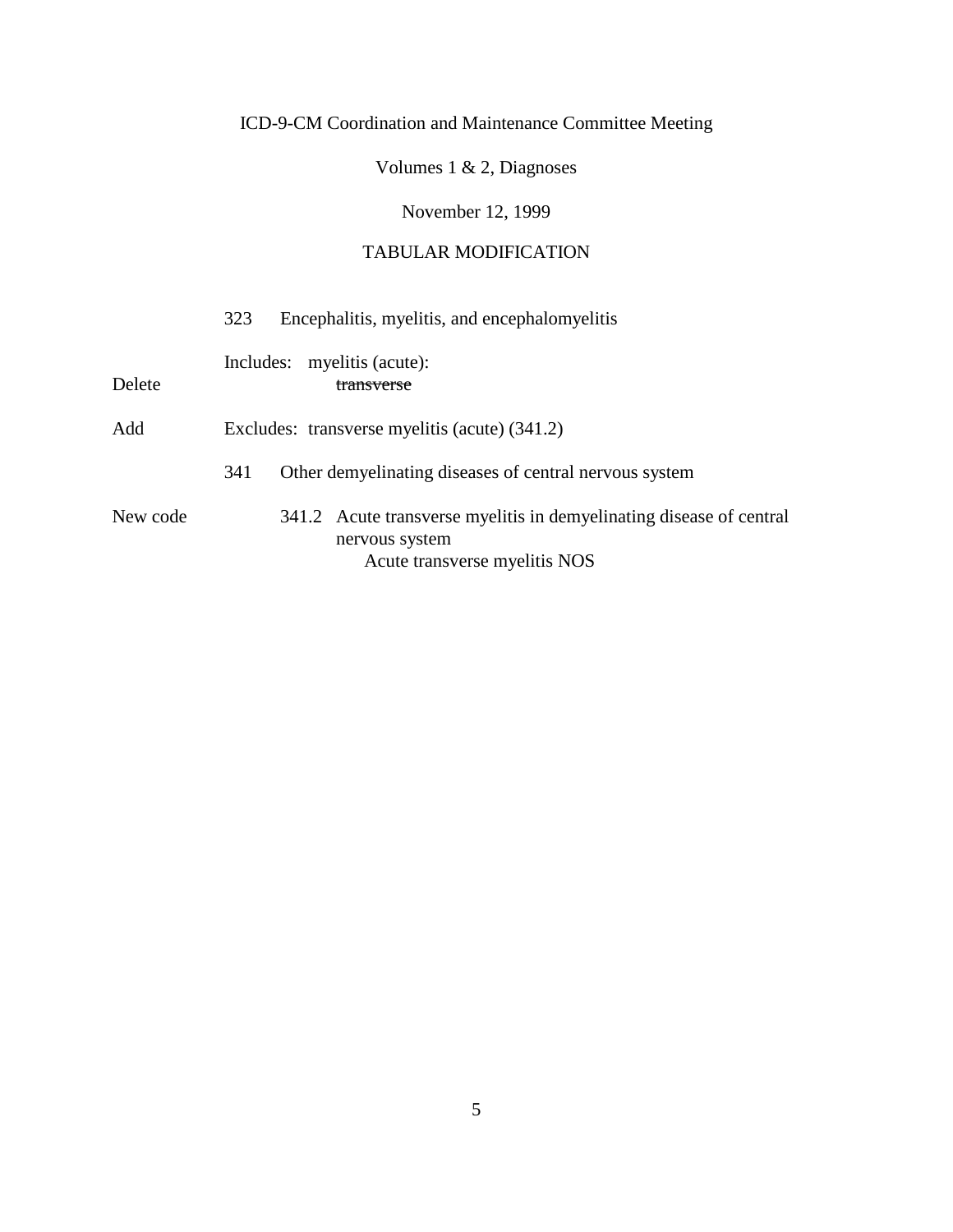## Volumes 1 & 2, Diagnoses

November 12, 1999

Topic: Plica syndrome

Plica syndrome occurs when plicae (bands of remnant synovial tissue) are irritated by overuse or injury. Synovial plicae are remnants of tissue pouches found in the early stages of fetal development. As the fetus develops these pouches normally combine to form one large synovial cavity. If this process is incomplete, plicae remain as four folds of bands of synovial tissue within the knee. Injury, chronic use, or inflammatory conditions are associated with development of this syndrome.

People with plica syndrome are likely to experience pain and swelling, a clicking sensation, and locking and weakness of the knee. Because the symptoms are similar to symptoms of some other knee problems, plica syndrome is often misdiagnosed. Diagnosis usually depends on the exclusion of other conditions that cause similar syndromes.

The goal of treatment is to reduce inflammation of the synovium and thickening of the plica. The doctor usually prescribes medicine such as ibuprofen to reduce inflammation. The patient is also advised to reduce activity, apply ice and compression wraps (elastic bandage) to the knee, and do strengthening exercises. If this treatment program fails to relieve symptoms within 3 months, arthroscopic or open surgery to remove the plicae may be required. A cortisone injection into the plicae folds may also help relieve the symptoms.

A new code for plica syndrome is being proposed.

## TABULAR MODIFICATION

727 Other disorders of synovium, tendon, and bursa

727.8 Other disorders of synovium, tendon, and bursa

New code 727.83 Plica syndrome Plica knee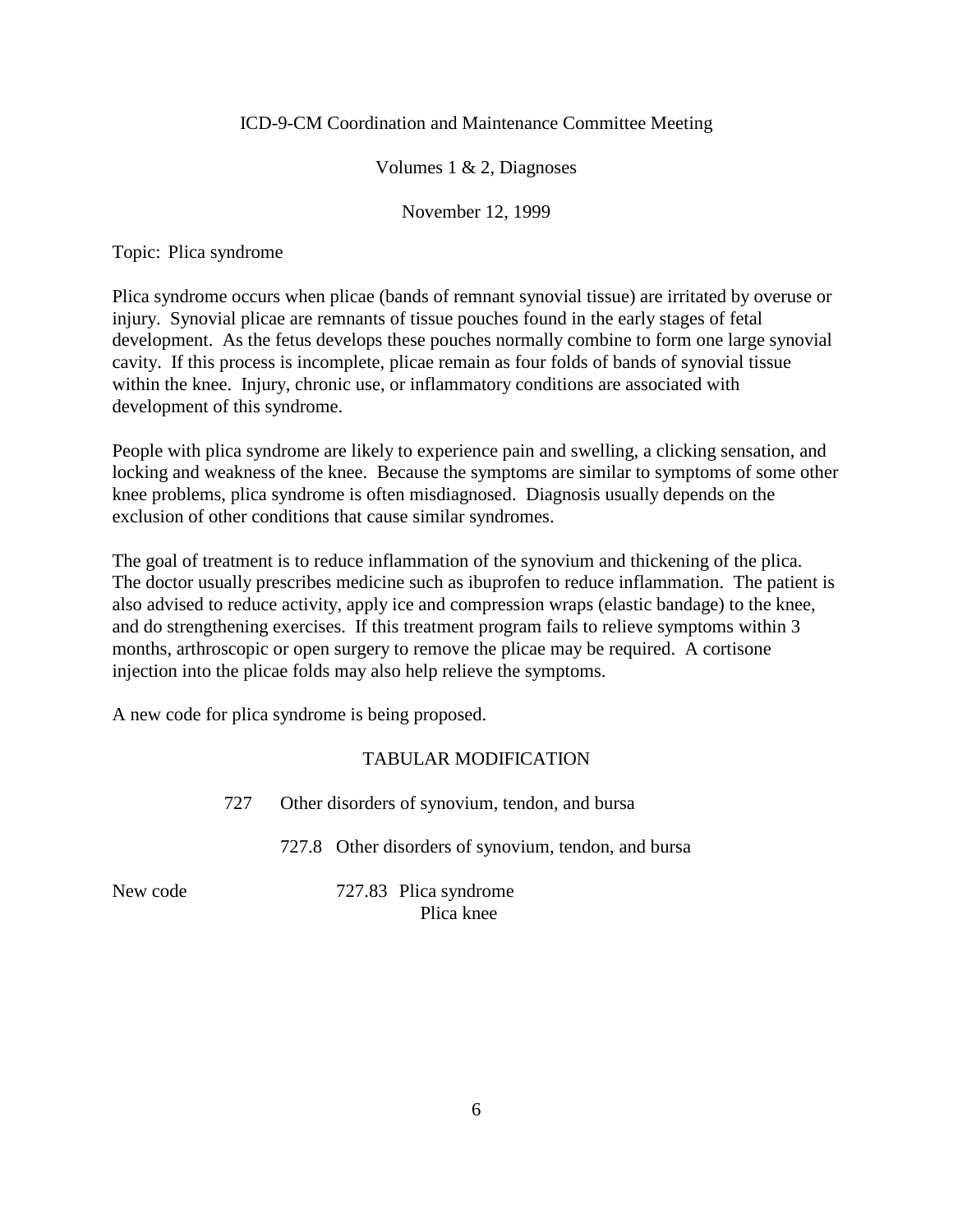### Volumes 1 & 2, Diagnoses

#### November 12, 1999

Topic: Postmenopausal status

Currently there is no code to describe postmenopausal status for patients who present for testing related to this. Category 627, Menopausal and postmenopausal disorders contains codes for symptomatic conditions, syndromes or disorders relating to menopause or postmenopausal conditions (ex. postmenopausal bleeding, climacteric symptoms, artificial menopause, etc). The code V07.4, Postmenopausal hormone replacement therapy is available, however, this does not address evaluations or services provided for reasons unrelated to postmenopausal hormone replacement therapy. The New York Health Information Management Association (NYHIMA) has submitted a proposal to create such a status code.

One example of these services are patients having a bone density test performed to evaluate the postmenopausal woman for osteoporosis. Among the risk factors of osteoporosis are women who are estrogen deficient or have low estrogen levels. Postmenopausal women normally have these lower estrogen levels and when they present for radiologic bone density studies, to check for osteoporosis, there is no code to describe this encounter. It would be erroneous to assign a code from the category 256, Ovarian dysfunction, since the ovaries are functioning normally. It has been proposed to create a code for postmenopausal status to be used to describe these types of encounters.

Additionally, it is proposed to create an excludes note at the code 256.3, Other ovarian failure, and at category 627, Menopausal and postmenopausal disorders, to exclude postmenopausal status and direct coders to the proposed new code.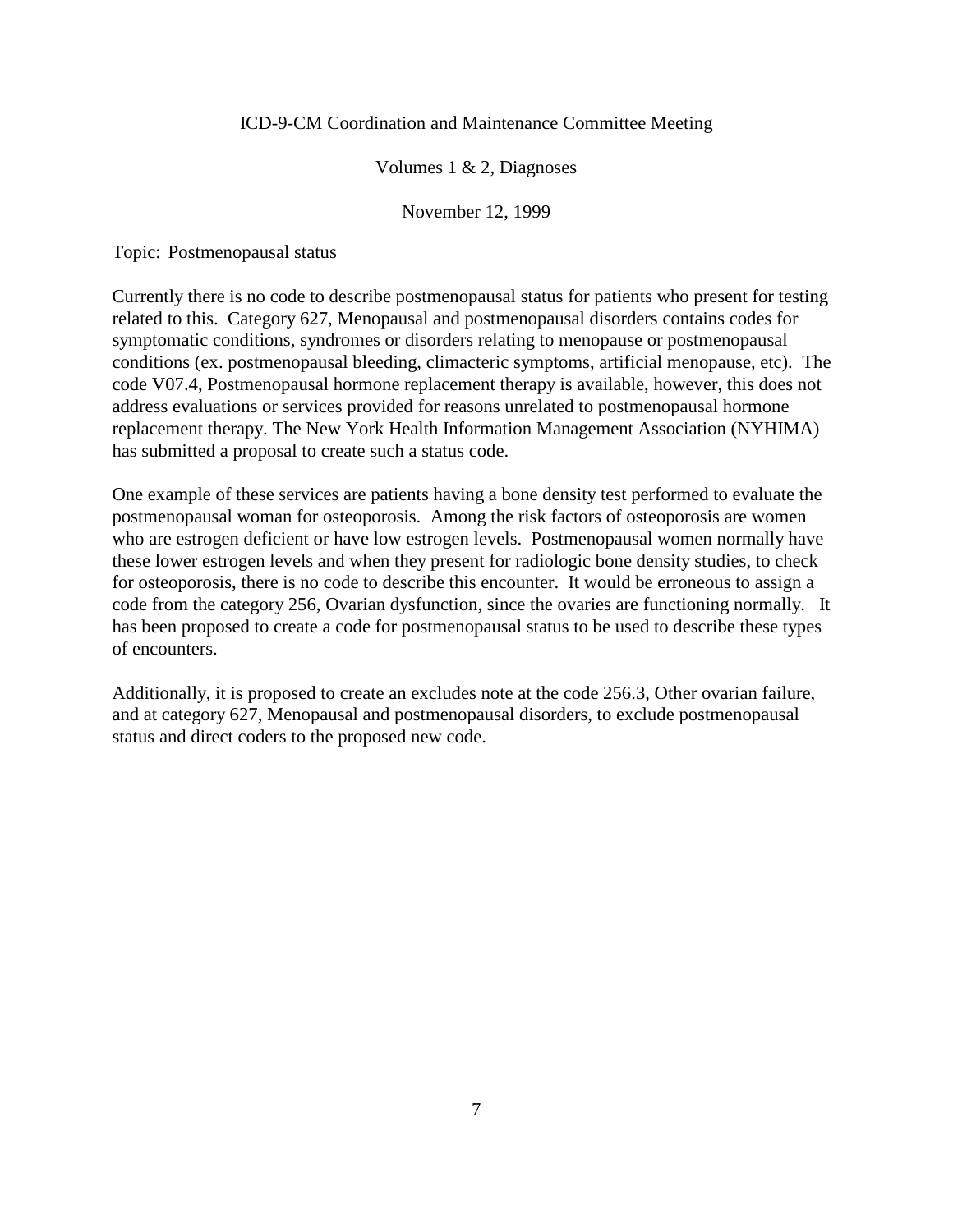Volumes 1 & 2, Diagnoses

November 12, 1999

|          | 256 | Ovarian dysfunction                                                                                |
|----------|-----|----------------------------------------------------------------------------------------------------|
|          |     | 256.3 Other ovarian failure                                                                        |
| Add      |     | Excludes: asymptomatic postmenopausal status (V49.81)                                              |
|          | 627 | Menopausal and postmenopausal disorders                                                            |
| Add      |     | Excludes: asymptomatic postmenopausal status (V49.81)                                              |
| Revise   | V49 | <b>Problems with limbs and other problems Other Conditions Influencing</b><br><b>Health Status</b> |
| Revise   |     | V49.8 Other specified problems conditions influencing health status                                |
| New code |     | V49.81 Postmenopausal status (artificial) (natural)                                                |
| New code |     | V49.89 Other specified conditions influencing health status                                        |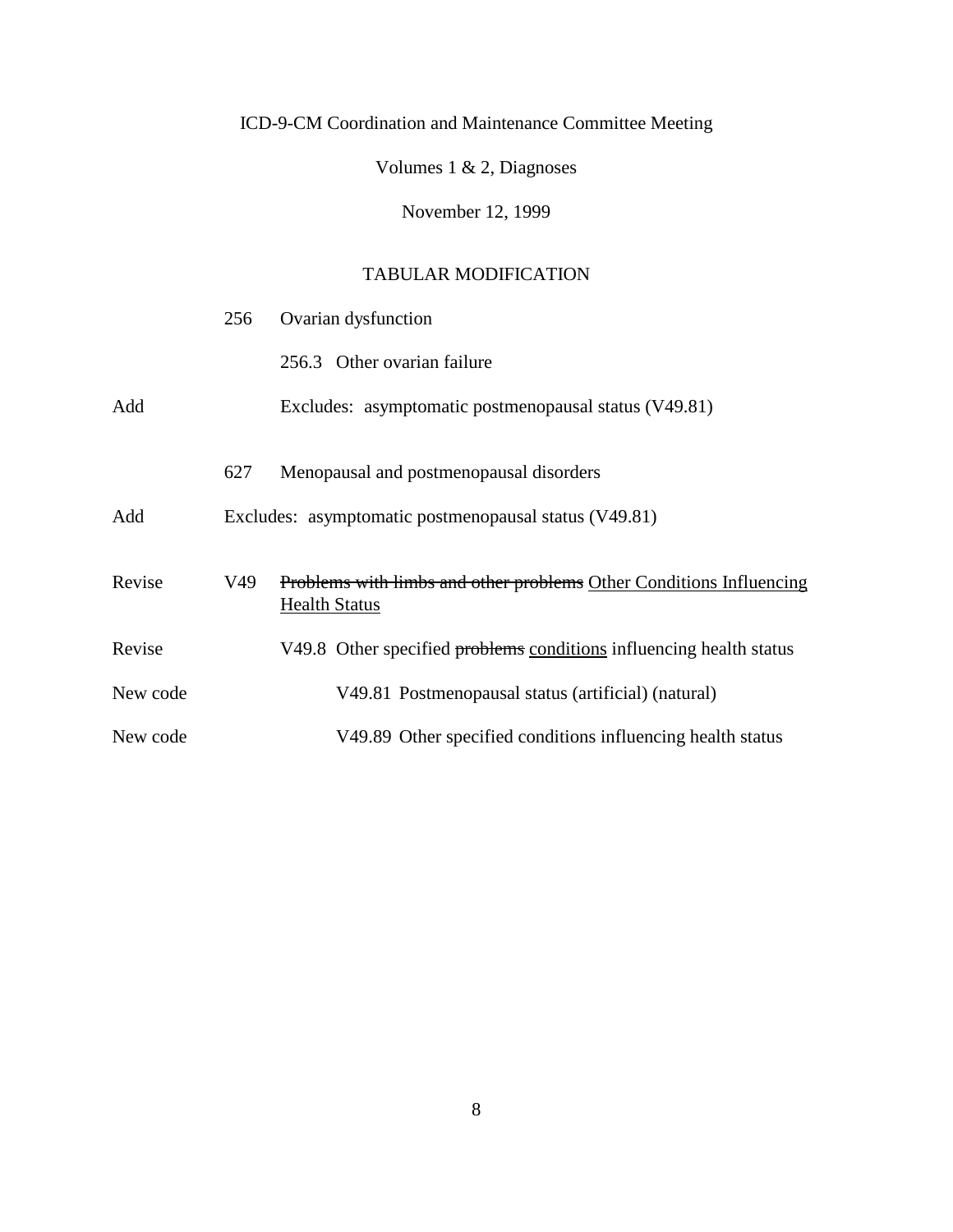### Volumes 1 & 2, Diagnoses

#### November 12, 1999

Topic: Post sterilization reversal encounters

With the expanding field of genetic and infertility services, an increasing number of patients are attempting reversal of sterility procedures (tuboplasty and vasoplasty). Following these reversal procedures additional diagnostic services are necessary to evaluate patency. Code V26.0, Tuboplasty or vasoplasty after previous sterilization, describes the encounter for the reversal of the sterilization. The New York Health Information Management Association (NYHIMA) has requested a code for post-sterilization reversal visits. It is being proposed to expand code V26.2 to identify these aftercare encounters.

|                  |     | V25 Encounter for contraceptive management                                                                      |
|------------------|-----|-----------------------------------------------------------------------------------------------------------------|
|                  |     | V25.8 Other specified contraceptive management<br>Postvasectomy sperm count                                     |
| Add              |     | Excludes: sperm count following sterilization reversal (V26.22)<br>sperm count for fertility testing $(V26.21)$ |
|                  | V26 | <b>Procreative Management</b>                                                                                   |
| Delete<br>Delete |     | V26.2 Investigation and testing<br>Fallopian insufflation<br>Sperm counts                                       |
| New code         |     | V26.21 Fertility testing<br>Fallopian insufflation<br>Sperm count for fertility testing                         |
| Add              |     | Excludes: Genetic counseling and testing (V26.3)                                                                |
| New code         |     | V26.22 Aftercare following sterilization reversal                                                               |
| New code         |     | V26.29 Other investigation and testing                                                                          |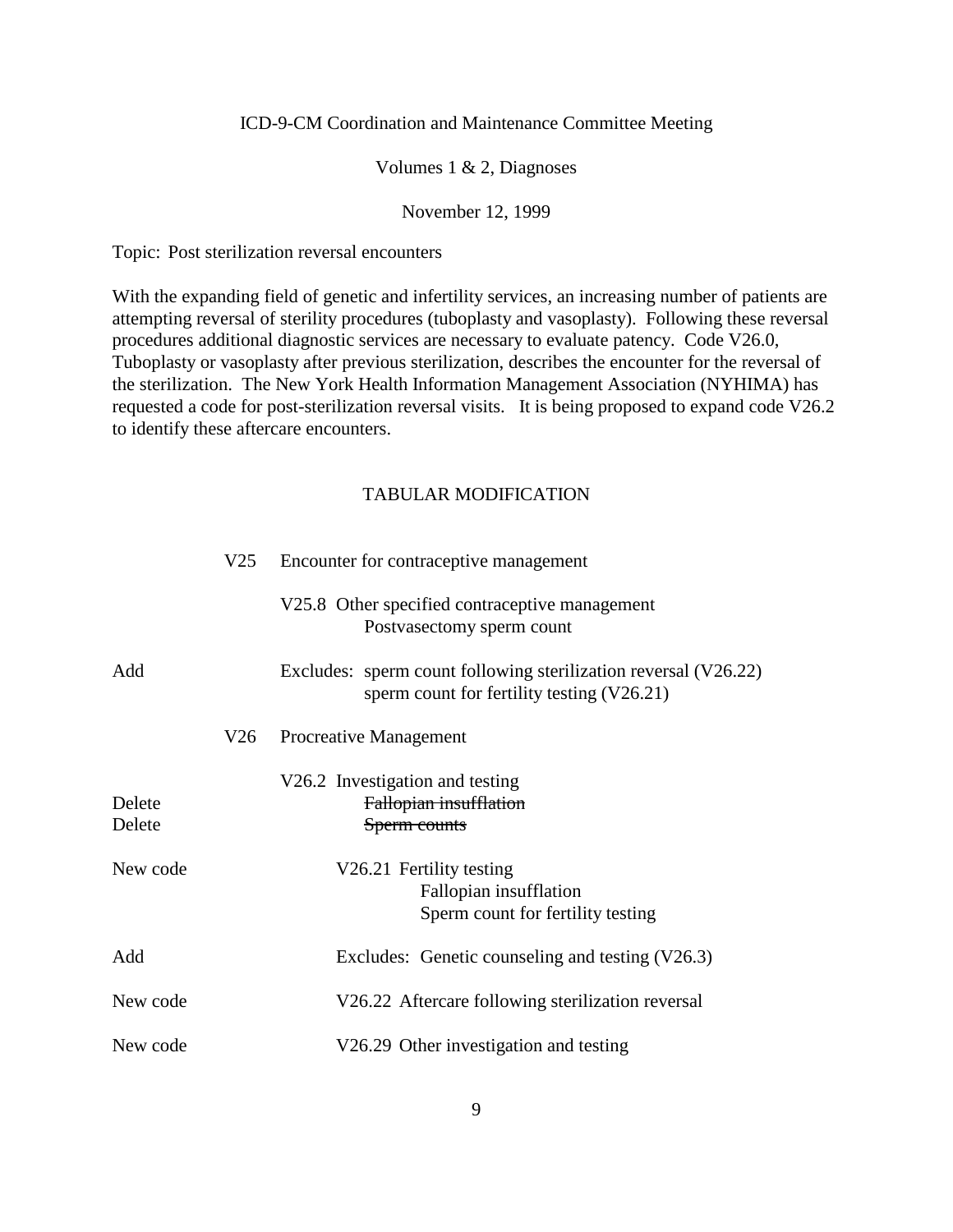# Volumes 1 & 2, Diagnoses

## November 12, 1999

| Revise |     |                                      | V26.3 Genetic counseling and testing                          |  |
|--------|-----|--------------------------------------|---------------------------------------------------------------|--|
| Add    |     | Excludes: Fertility testing (V26.21) |                                                               |  |
|        | V58 |                                      | Encounters for other and unspecified procedures and aftercare |  |
|        |     | V58.49                               | Other specified aftercare following surgery                   |  |
| Add    |     |                                      | Excludes: aftercare following sterilization reversal (V26.22) |  |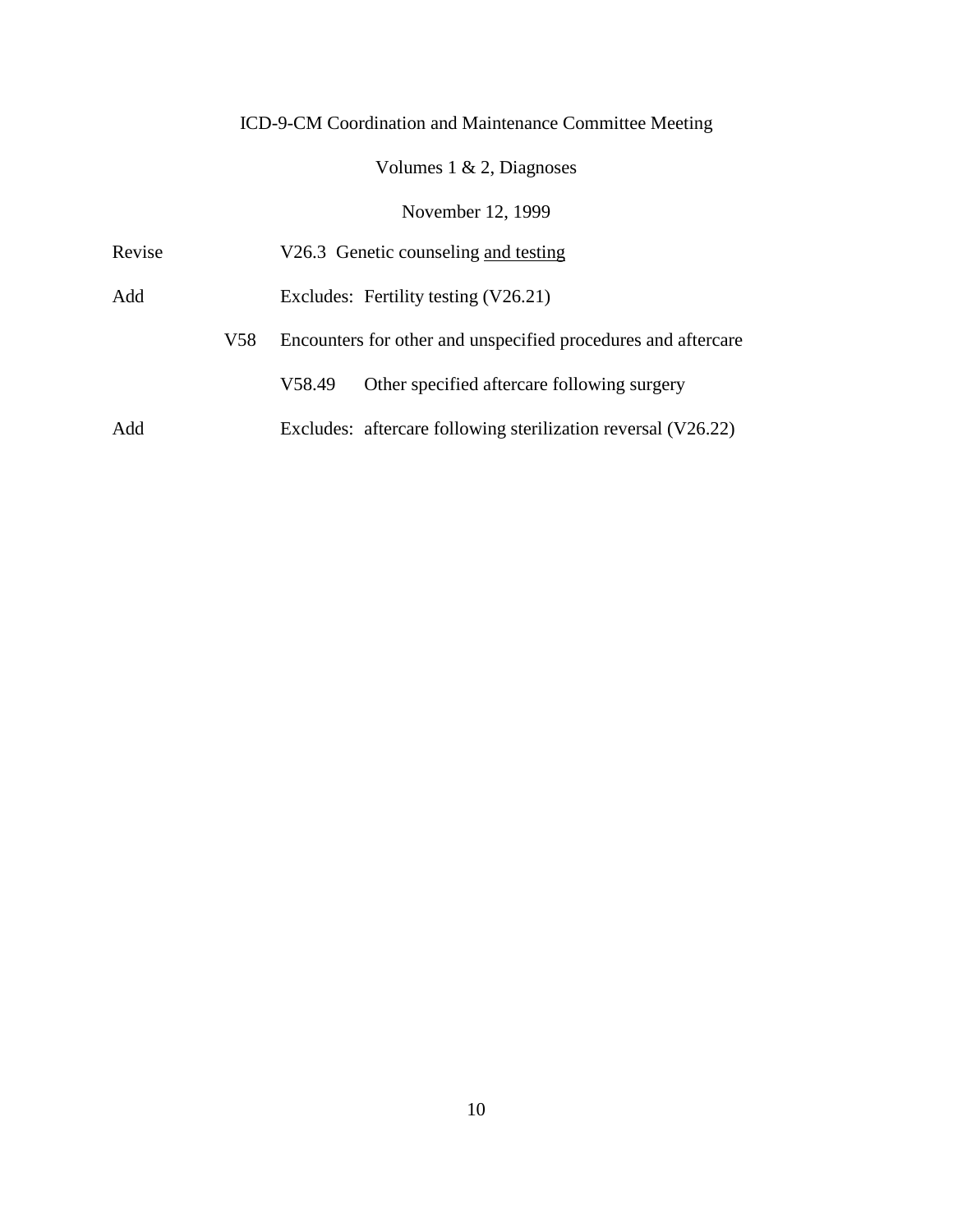### Volumes 1 & 2, Diagnoses

#### November 12, 1999

Topic: Perpetrator E codes

Recently, a child abuse scenario was submitted to the Central Office asking which E code to use to identify the perpetrator of child abuse when the perpetrator is the mother's boyfriend. Currently, the only E code would be E967.1, By other specified person. It was requested that a boyfriend be given a unique perpetrator code. As there are no available numbers this concept is being added as an inclusion term to existing codes for father and mother.

It has also been proposed that the title of the E967 category reflected the relationship of the perpetrator to the abused victim. Additionally, inclusion terms for codes E967.0 and E967.2 are proposed to include the partner of the child's parent or guardian. An inclusion term for code E967.3 is also proposed which better explains the relationship between the perpetrator and the victim.

| Revise | E967 | Child and adult battering and other maltreatment                                                           |
|--------|------|------------------------------------------------------------------------------------------------------------|
| Add    |      | Perpetrator of child and adult abuse<br>selection of the correct perpetrator code is based on the<br>Note: |
|        |      | relationship between the perpetrator and the victim                                                        |
| Add    |      | E967.0 By father or stepfather<br>Male partner of child's parent or guardian                               |
| Add    |      | E967.2 By mother or stepmother<br>Female partner of child's parent or guardian                             |
| Revise |      | E967.3 By spouse or partner<br><u>Abuse of spouse or partner by</u> ex-spouse <u>or</u> ex-partner         |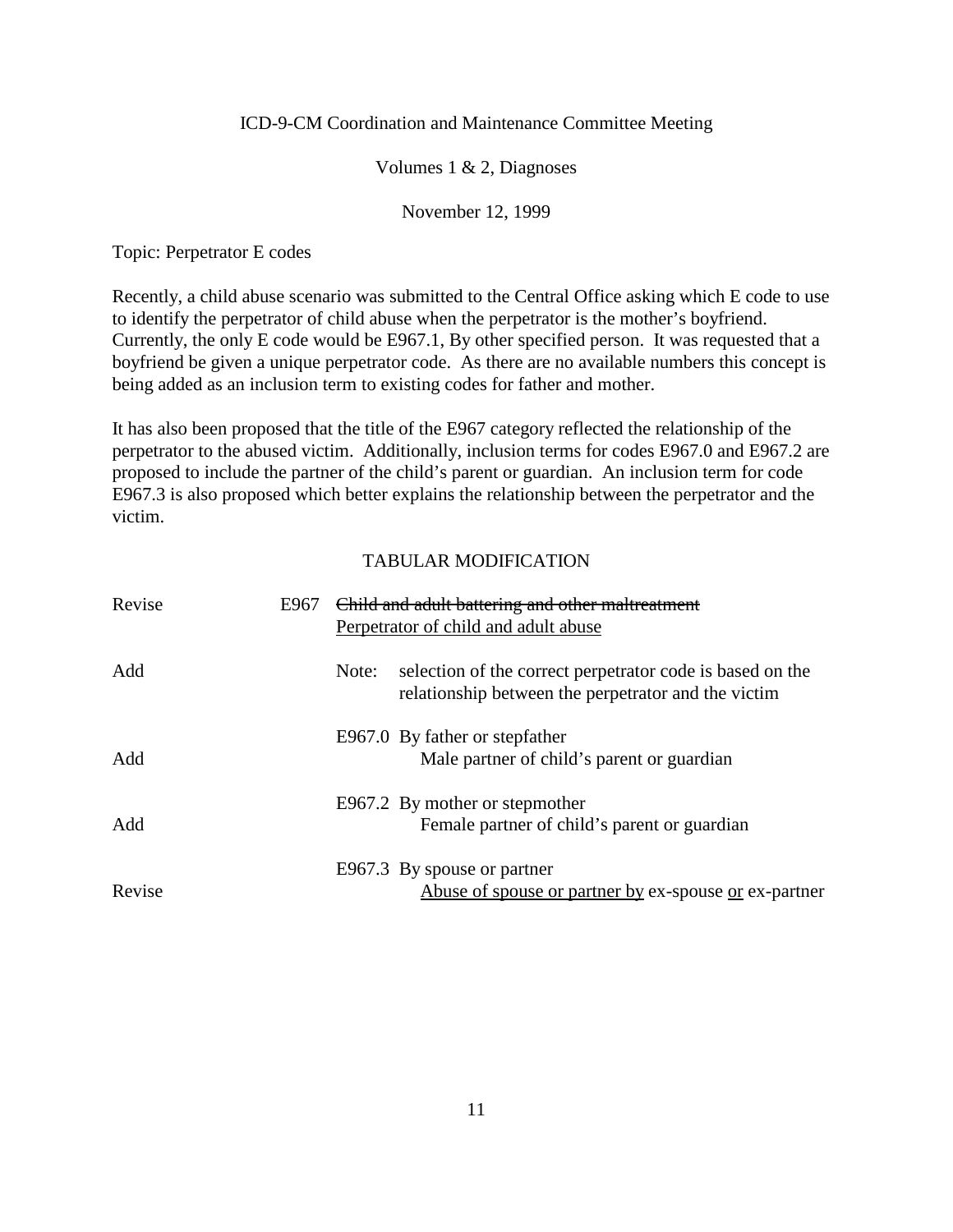## Volumes 1 & 2, Diagnoses

## November 12, 1999

Topic: Conjunctivochalasis

Conjunctivochalasis is an isolated bilateral condition in which redundant conjunctival tissue overlies the lower eyelid margin or covers the lower punctum. It causes tearing by mechanically disrupting the normal flow of tears. Conjunctivochalasis is not uncommon and is typically located between the globe and the lower eyelid. Unlike boggy conjunctiva seen in an allergic reaction, the extent of this redundant tissue is small, well-localized, and unresponsive to antihistamine drops. Conjunctivochalasis can be recognized by a thorough ocular examination and is managed by simple excision of the redundant tissue.

It is being proposed to add 5th digits to the code 372.8, Other disorders of conjunctiva, to create a new code for conjunctivochalasis.

|          | 372 | Disorders of conjunctiva |                                       |  |
|----------|-----|--------------------------|---------------------------------------|--|
|          |     |                          | 372.8 Other disorders of conjunctiva  |  |
| New code |     |                          | 372.81 Conjunctivochalasis            |  |
| New code |     |                          | 372.89 Other disorders of conjunctiva |  |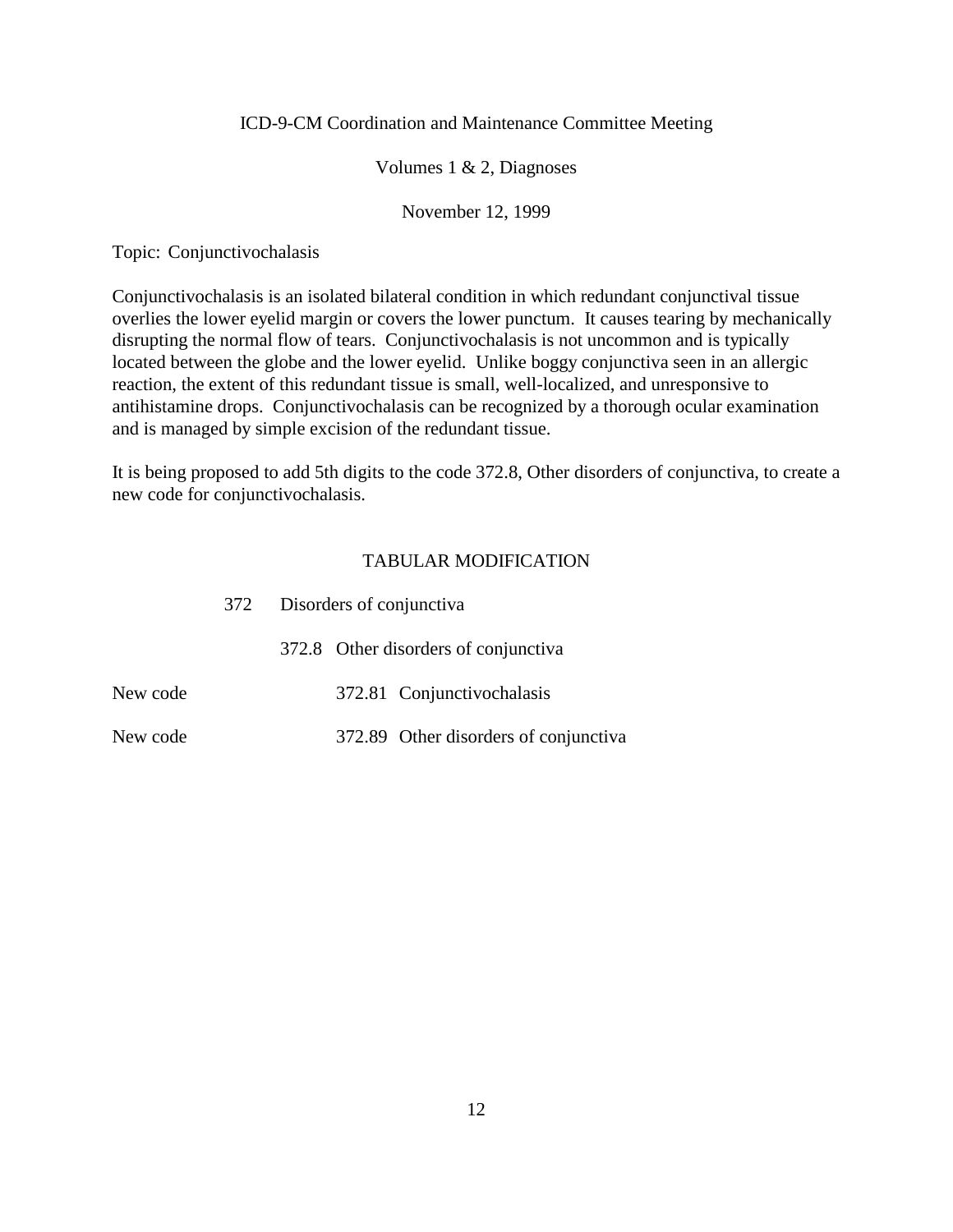## Volumes 1 & 2, Diagnoses

## November 12, 1999

Topic: Late pregnancy

The American College of Obstetricians and Gynecologists (ACOG) has requested a code for women who are between 40 and 42 weeks gestation. A pregnancy is not considered post-dates until after 42 completed weeks, yet there is no way to classify women who are past 40 weeks but not yet 42 weeks. Women in this group are considered potentially high-risk for pregnancy complications.

Code 645, Prolonged pregnancy, does not have 4th digits but does have the common 5th digits of the OB codes. It is being proposed that the title for 645 be revised to Late pregnancy to indicate that women who are past 40 weeks until past 42 weeks are included here and that new codes be created for post term and prolonged pregnancy.

| Revise   | 645<br><b>Prolonged Late pregnancy</b>                               |
|----------|----------------------------------------------------------------------|
| Delete   | Postterm pregnancy                                                   |
| Delete   | Pregnancy which has advanced beyond 42 weeks of gestation            |
| Delete   | Use $\theta$ as fourth-digit for category 645                        |
| New code | 645.0 Post term pregnancy                                            |
|          | Pregnancy over 40 weeks to 42 weeks gestation<br>[0,1,3]             |
| New code | 645.1 Prolonged pregnancy                                            |
|          | Pregnancy which has advanced beyond 42 weeks of gestation<br>[0,1,3] |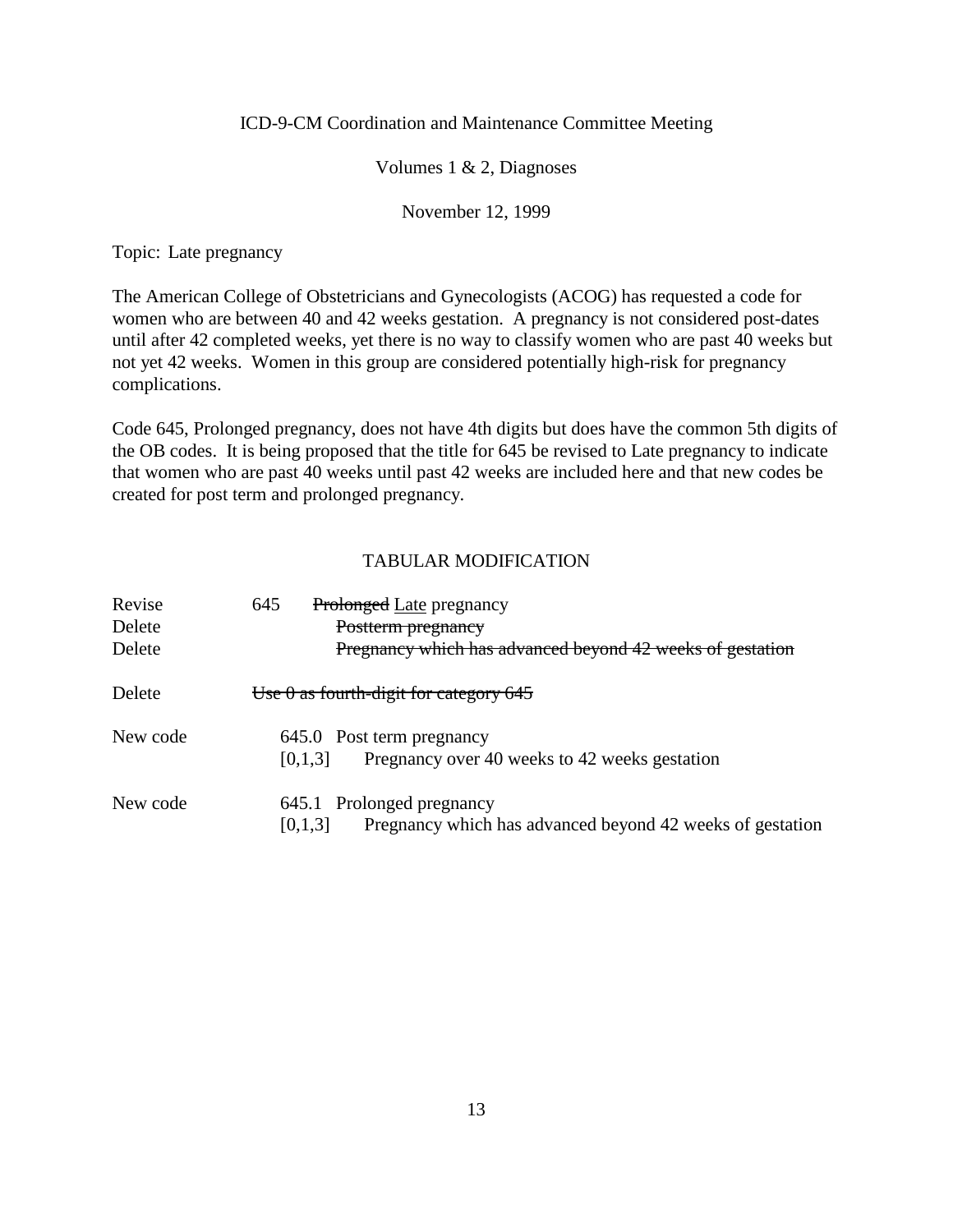## Volumes 1 & 2, Diagnoses

## November 12, 1999

Topic: Acute exacerbation of chronic obstructive asthma and bronchiectasis

Acute exacerbation of chronic obstructive lung diseases is a common problem. The ICD-9-CM has a code to specify acute exacerbation of chronic obstructive bronchitis but not for chronic obstructive asthma and bronchiectasis. These combination codes have been requested.

Due to the existence of 5th digits for the asthma codes, the only option to modify the classification to allow for acute exacerbation would be to create a new fifth digit. This digit would be applicable to all codes in the 493, Asthma, category.

In keeping with the inclusion terms for code 491.21, Chronic obstructive bronchitis with acute exacerbation, the combination of acute bronchitis with chronic obstructive asthma and bronchiectasis would be included with the acute exacerbation code.

### TABULAR MODIFICATION

### 493 Asthma

The following fifth-digit subclassification is for use with category 493:

| Add      | 2 with acute exacerbation |  |                                                                                      |
|----------|---------------------------|--|--------------------------------------------------------------------------------------|
|          | 494                       |  | <b>Bronchiectasis</b>                                                                |
| New code |                           |  | 494.0 Bronchiectasis without acute exacerbation                                      |
| New code |                           |  | 494.1 Bronchiectasis with acute exacerbation<br>Acute bronchitis with bronchiectasis |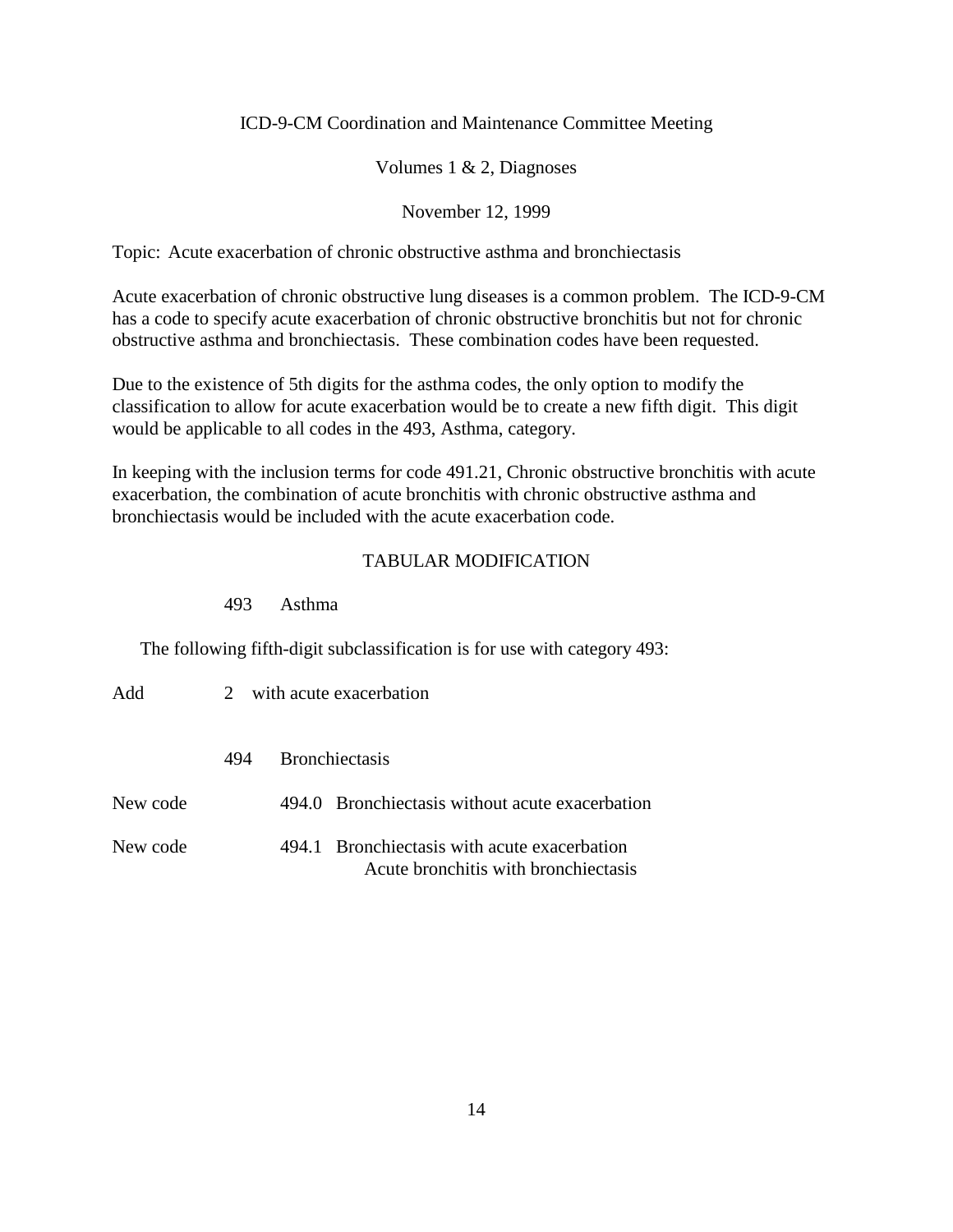Volumes 1 & 2, Diagnoses

November 12, 1999

## ADDENDA

## TABULAR

|        | 596 | Other functional disorders of bladder                             |  |
|--------|-----|-------------------------------------------------------------------|--|
|        |     | 596.5 Other functional disorders of bladder                       |  |
| Add    |     | 596.51 Hypertonicity of bladder<br>Overactive bladder             |  |
|        | 656 | Other fetal and placental problems affecting management of mother |  |
|        |     | 656.3 Fetal distress                                              |  |
| Delete |     | Excludes: fetal distress NOS (656.8)                              |  |
|        | 663 | Umbilical cord complications                                      |  |
| Delete |     | 663.5 Vasa previa<br>Velamentous insertion of umbilical cord      |  |
|        |     | 663.8 Other umbilical cord complications                          |  |
| Add    |     | Velamentous insertion of umbilical cord                           |  |
|        | 958 | Certain early complications of trauma                             |  |
|        |     | 958.3 Post-traumatic wound infection, not elsewhere classified    |  |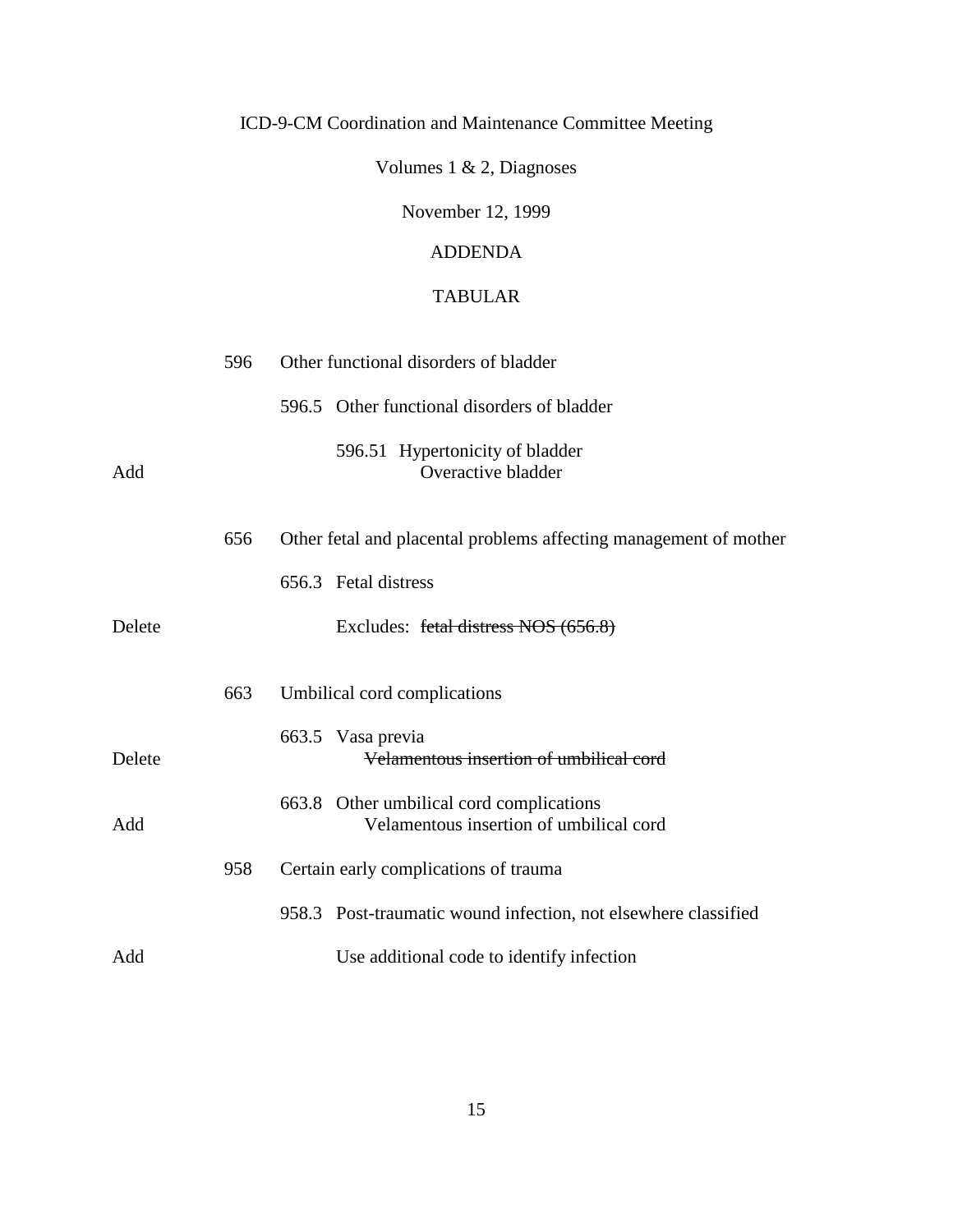# Volumes 1 & 2, Diagnoses

## November 12, 1999

## ADDENDA

## INDEX

|     | Aciduria                                                    |
|-----|-------------------------------------------------------------|
| Add | methylmalonic 270.3                                         |
| Add | with glycinemia 270.7                                       |
|     | Admission (encounter)                                       |
|     | for                                                         |
|     | fitting (of)                                                |
| Add | biliary drainage tube V58.82                                |
| Add | chest tube V58.82                                           |
| Add | fistula (sinus tract) drainage tube V58.82                  |
| Add | pleural drainage tube V58.82                                |
|     | vaccination, prophylactic (against)                         |
| Add | pneumonia V03.82                                            |
|     | Cataract                                                    |
| Add | nuclear 366.16                                              |
|     | Dementia                                                    |
|     | due to or associated with condition(s) classified elsewhere |
| Add | Alzheimer's 331.0 [294.1]                                   |
| Add | HIV 042 [294.1]                                             |
| Add | Jakob-Creutzfeldt disease 046.1 [294.1]                     |
| Add | syphilis 094.1 [294.1]                                      |
| Add | vascular 290.40                                             |
|     | <b>Disease</b>                                              |
| Add | Azorean (of the nervous system) 334.2                       |
| Add | Machado-Joseph 334.2                                        |
|     | Disorder                                                    |
| Add | infant sialic acid storage 271.8                            |